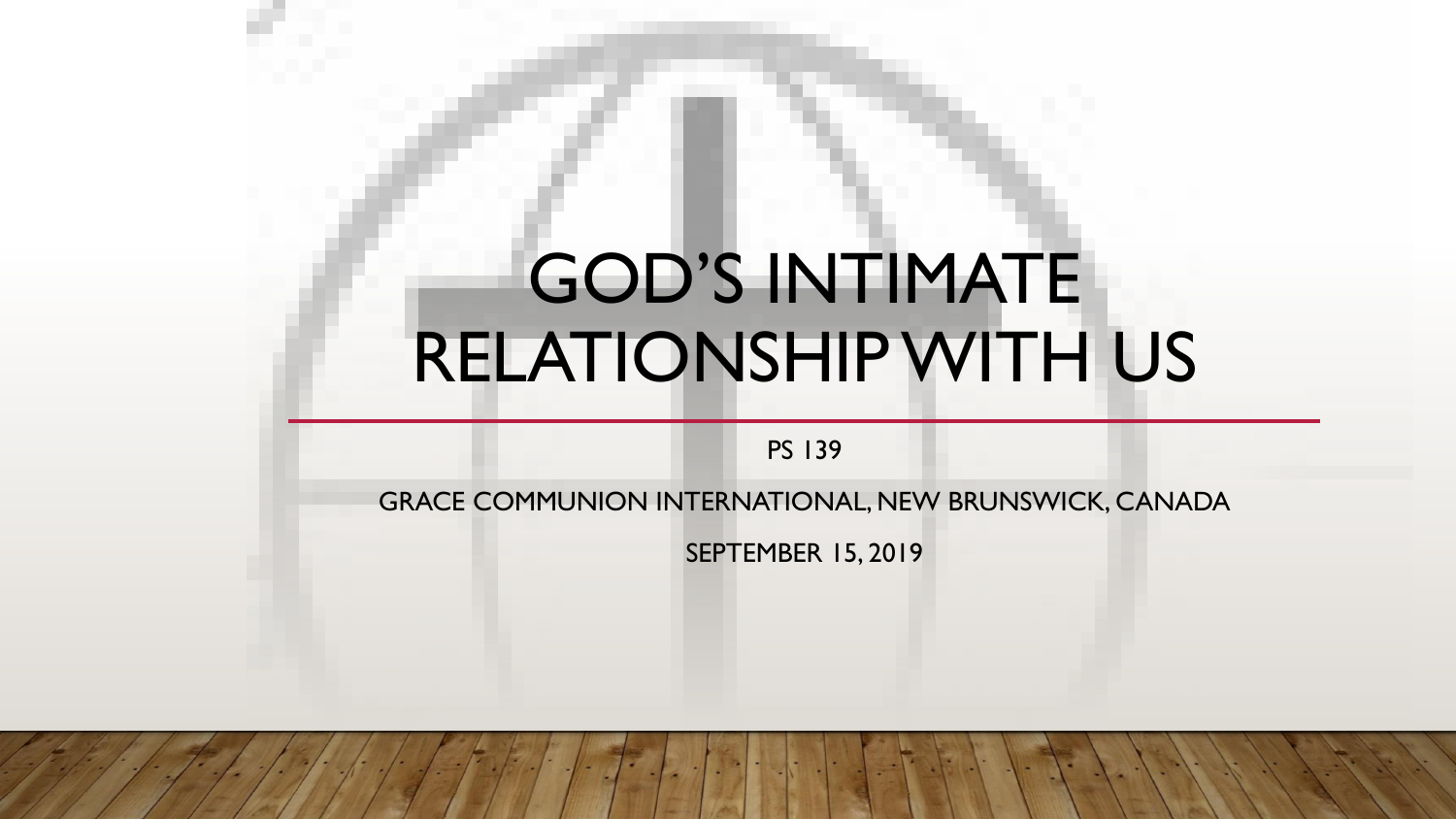# SCRIPTURE READING PS 139:1-6; 13-18 (ESV)

Ps 139:1-6 "1 ¶ «TO THE CHOIRMASTER. A PSALM OF DAVID.» O LORD, you have searched me and known me!

2 You know when I sit down and when I rise up; you discern my thoughts from afar.

3 You search out my path and my lying down and are acquainted with all my ways.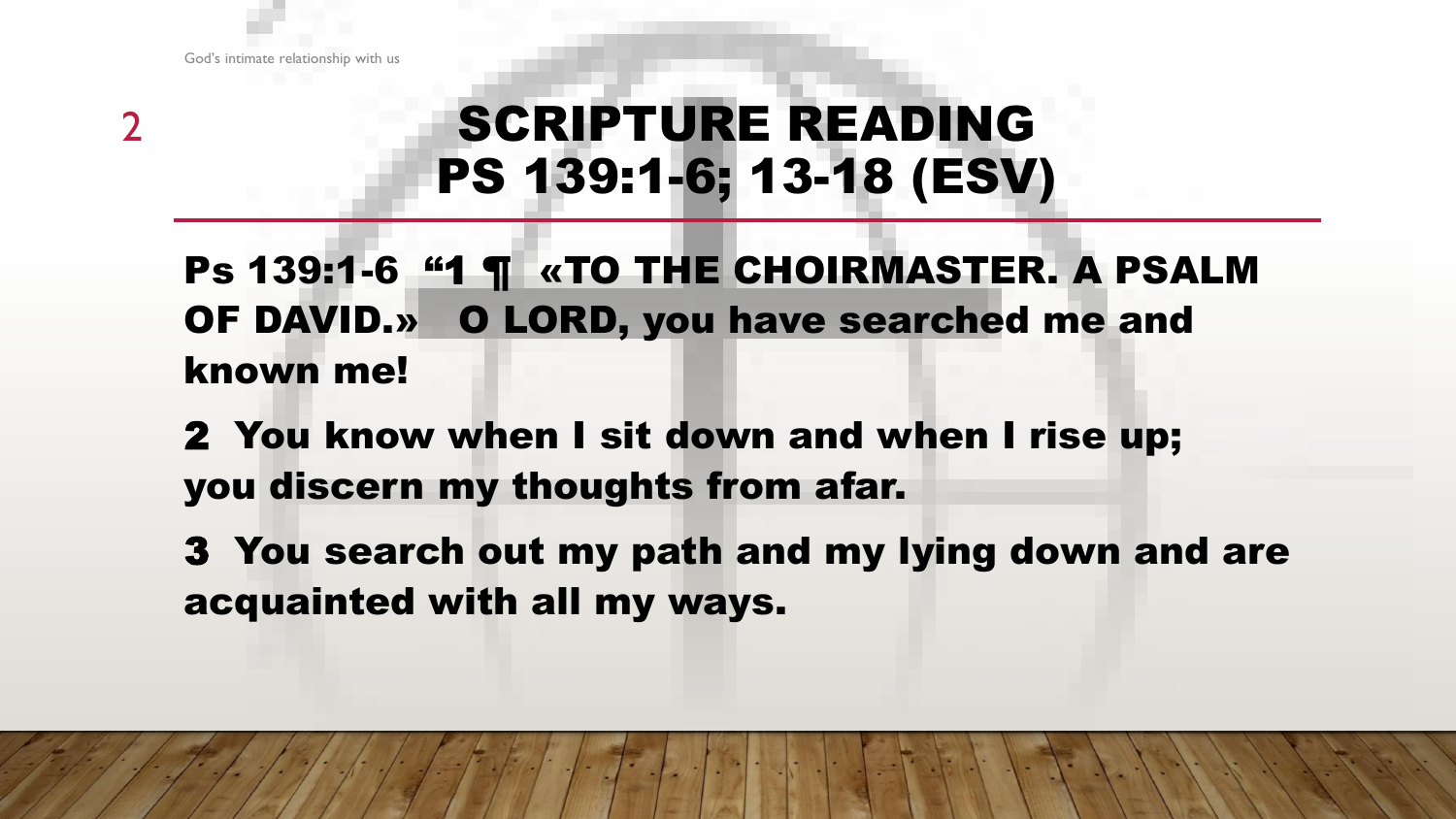## 4 Even before a word is on my tongue, behold, O LORD, you know it altogether.

## 5 You hem me in, behind and before, and lay your hand upon me.

# 6 Such knowledge is too wonderful for me; it is high; I cannot attain it." (Ps 139:1-6 ESV)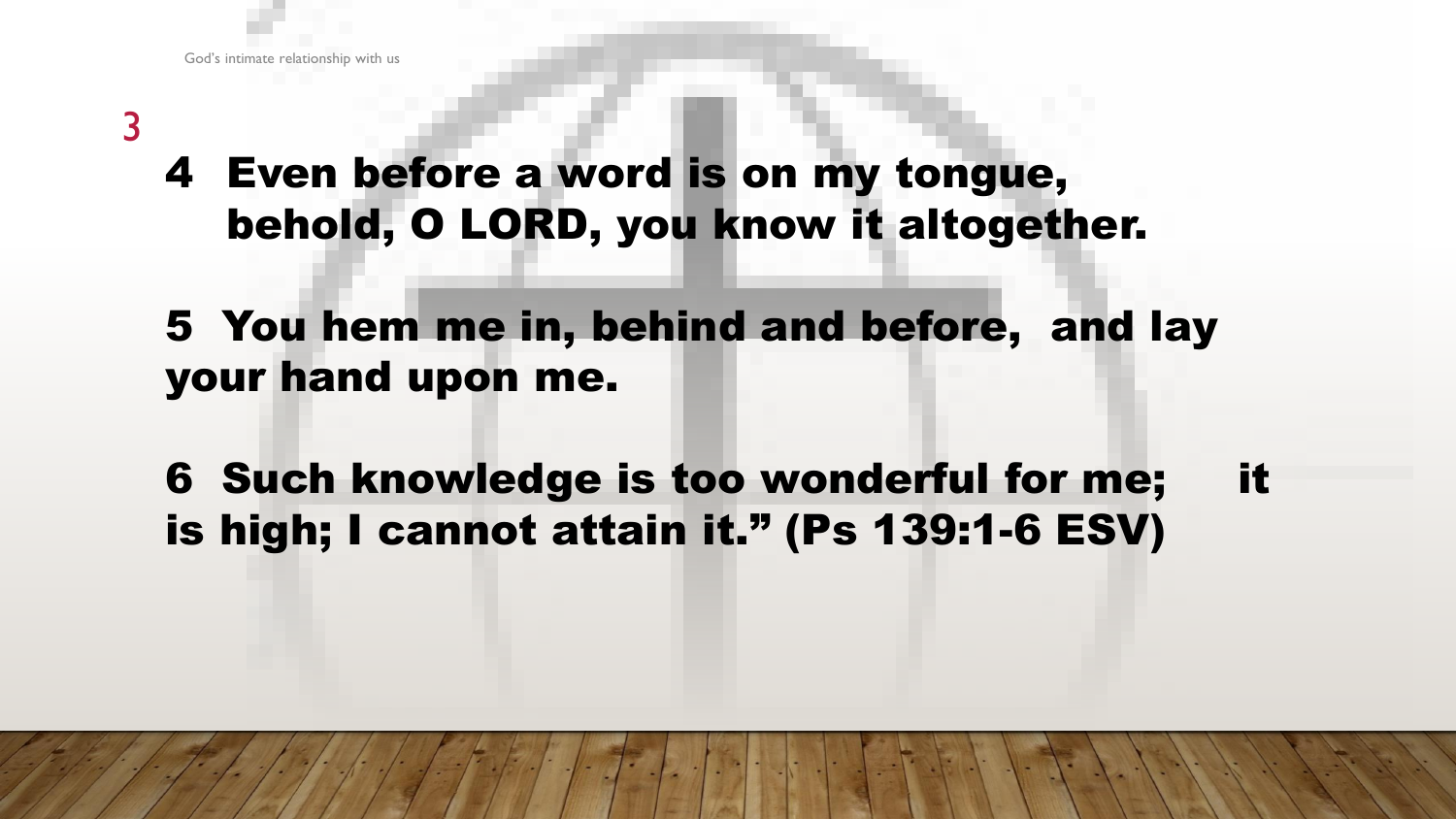## Ps 139:13-18 "13 For you formed my inward parts; you knitted me together in my mother's womb.

14 I praise you, for I am fearfully and wonderfully made. Wonderful are your works; my soul knows it very well.

15 My frame was not hidden from you, when I was being made in secret, intricately woven in the depths of the earth.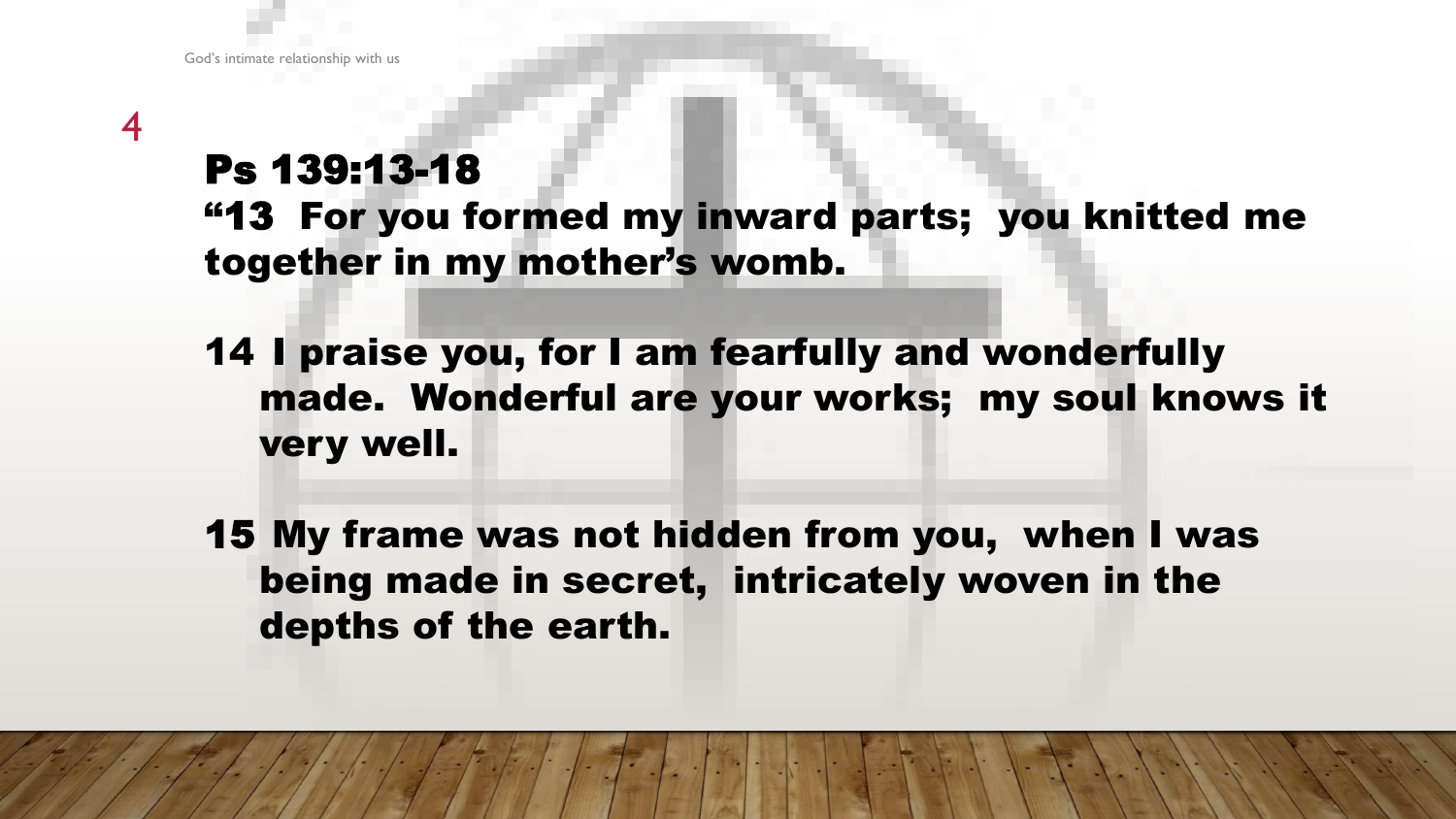- 16Your eyes saw my unformed substance; in your book were written, every one of them, the days that were formed for me, when as yet there were none of them.
- 17 ¶ How precious to me are your thoughts, O God! How vast is the sum of them!
- 18If I would count them, they are more than the sand. I awake, and I am still with you." (Ps 139:13-18 ESV)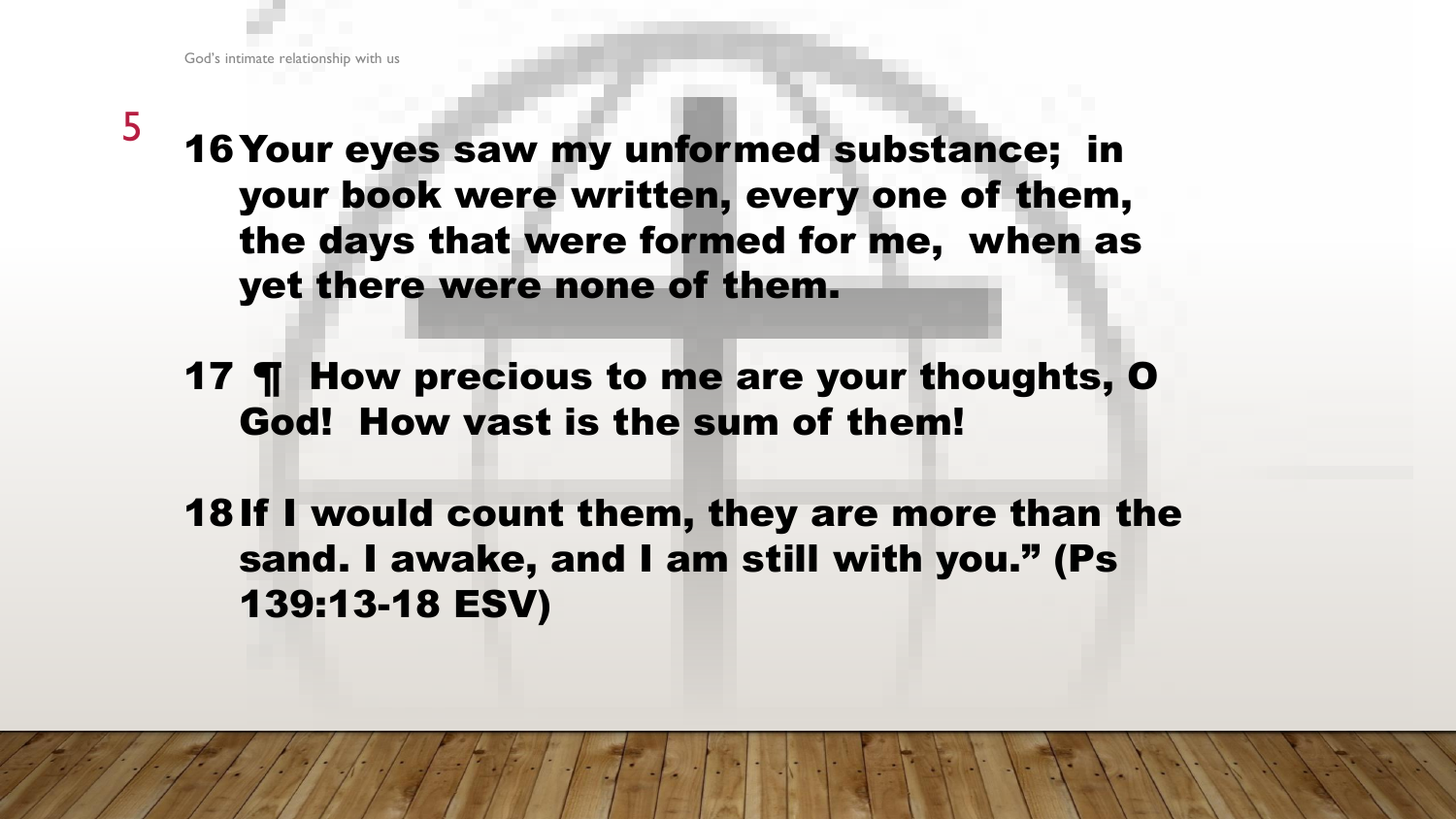#### THESE ARE THE WORDS OF THE LIVING GOD

#### THANK YOU GOD FOR HAVING SUCH LOVING CONCERN FOR US.

#### AMEN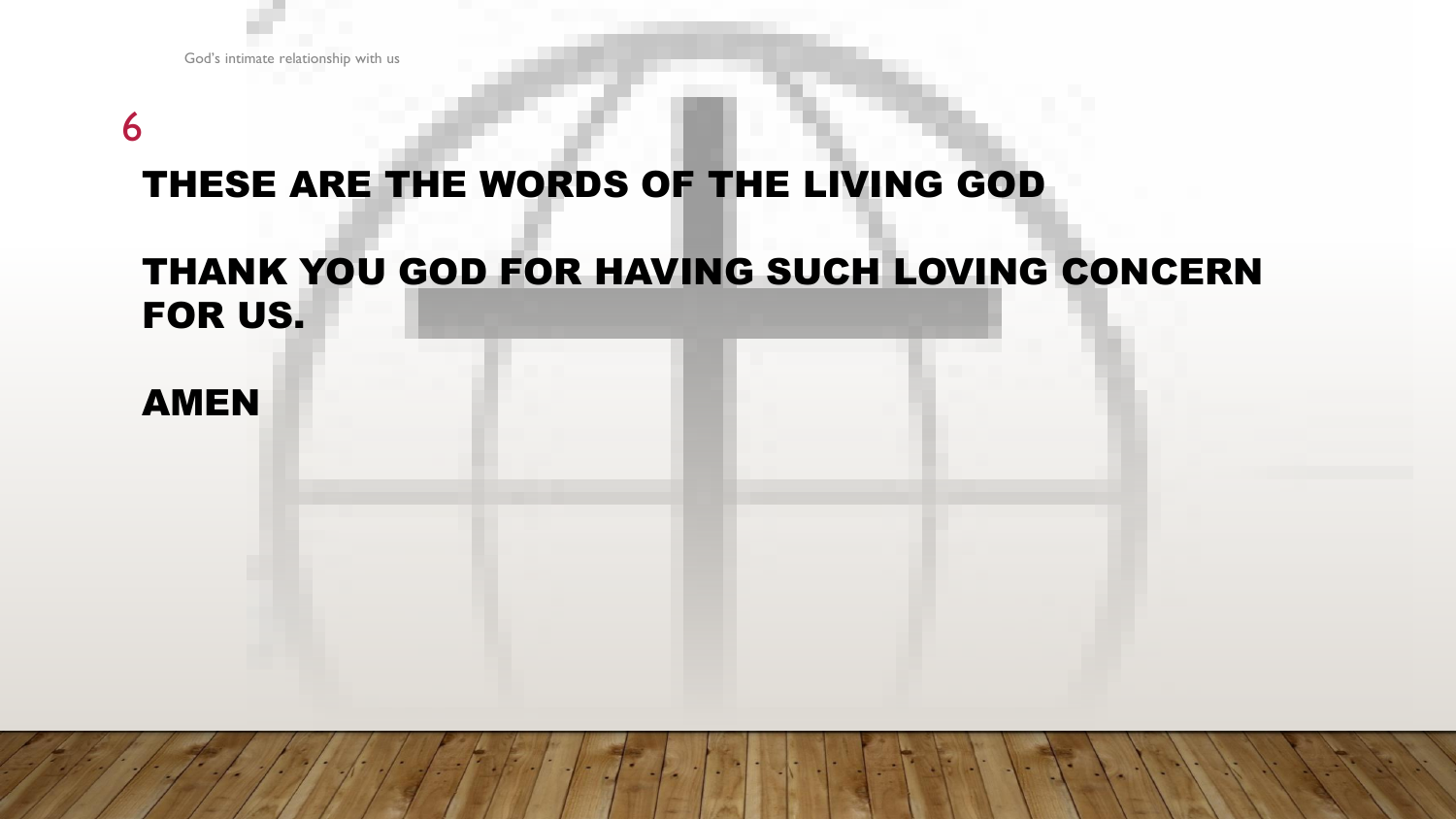1 Corinthians 1:26

"26 For consider your calling, brothers: not many of you were wise according to worldly standards, not many were powerful, not many were of noble birth.

27 But God chose what is foolish in the world to shame the wise; God chose what is weak in the world to shame the strong;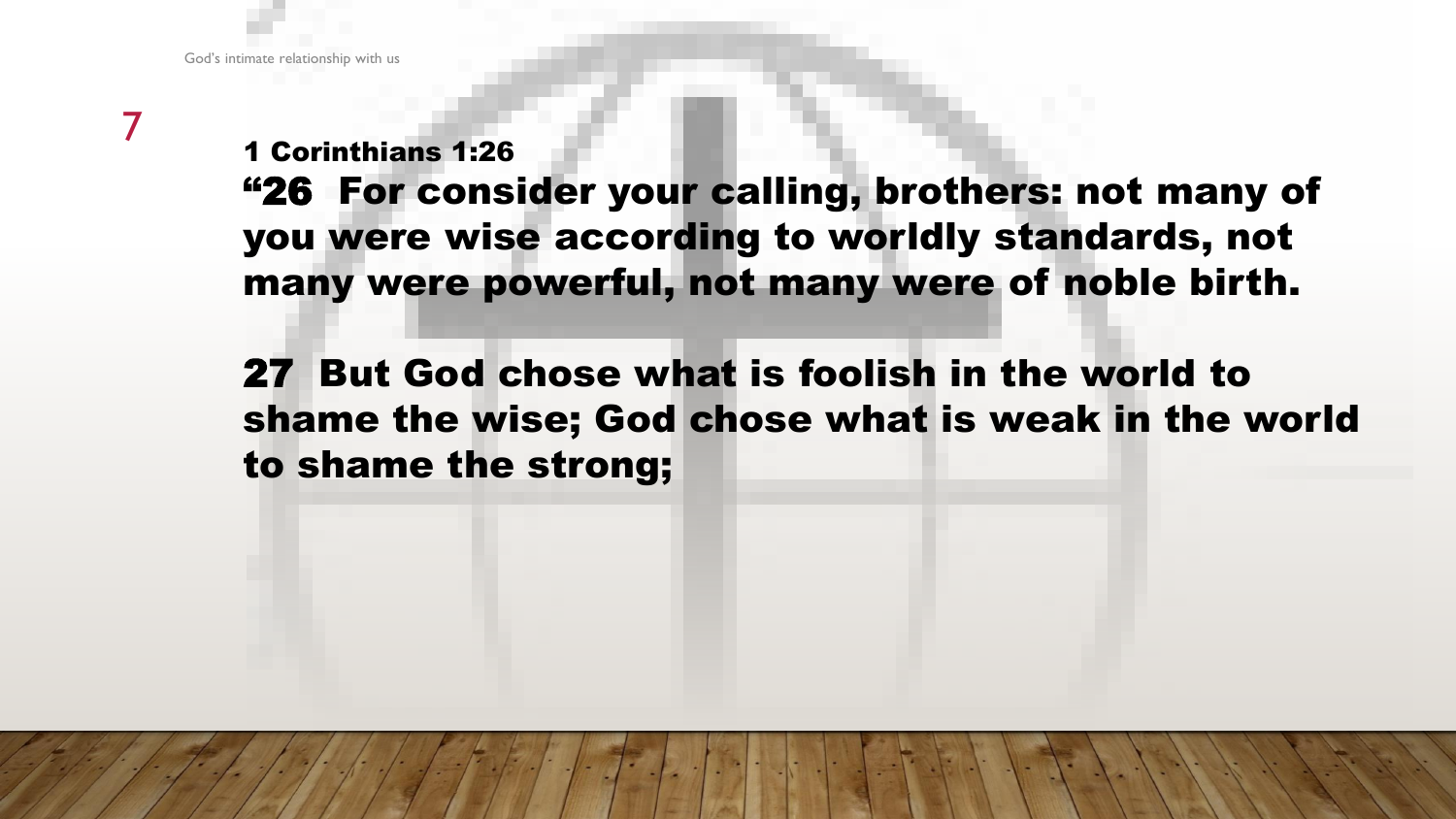8 28 God chose what is low and despised in the world, even things that are not, to bring to nothing things that are,

> 29 so that no human being might boast in the presence of God.

30 He is the source of your life in Christ Jesus, whom God made our wisdom and our righteousness and sanctification and redemption." (1Co 1:26-30 ESV)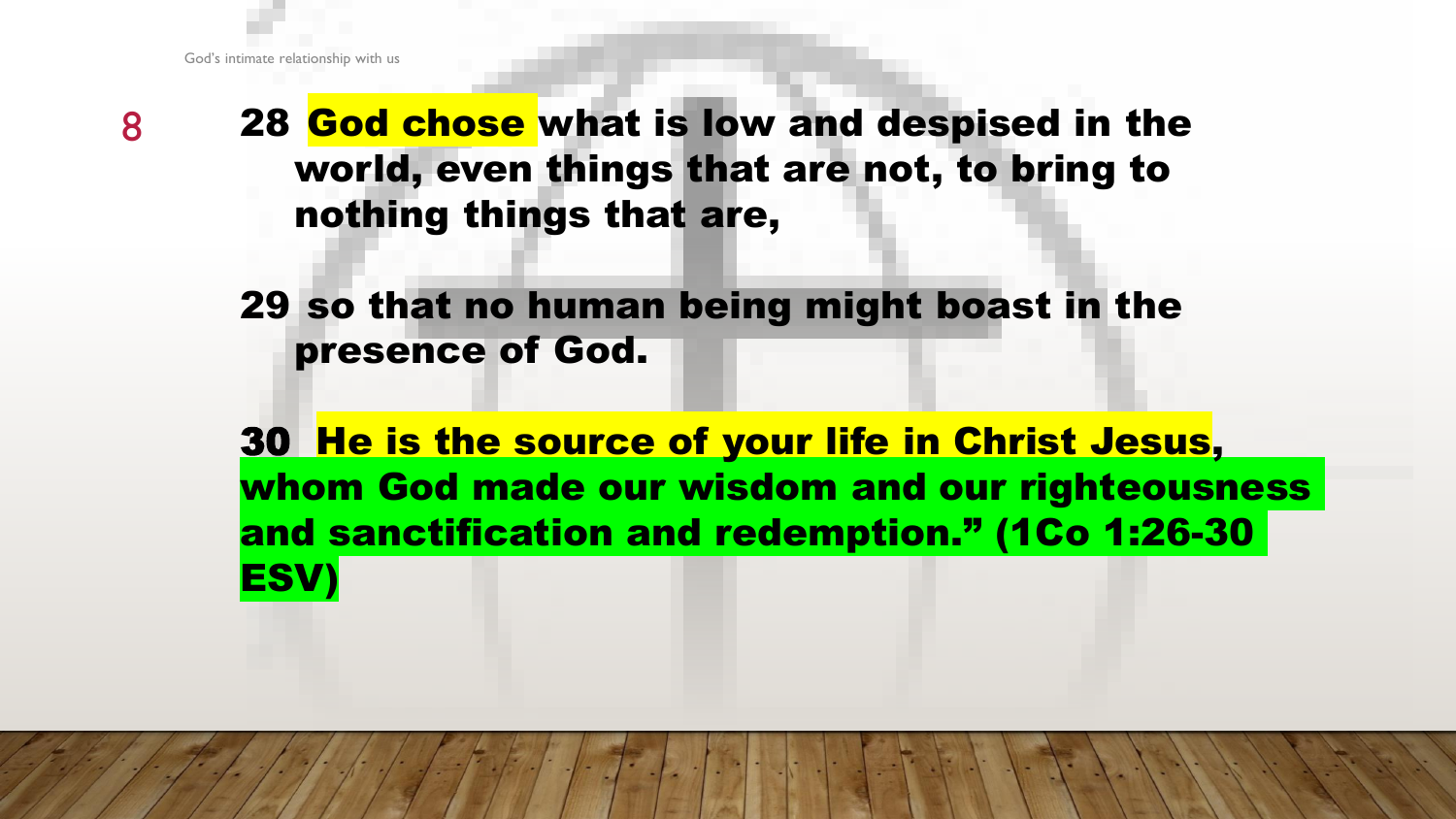# (Eph 2:4-7 ESV)

"4 ¶ But God, being rich in mercy, because of the great love with which he loved us,

- 5 even when we were dead in our trespasses, made us alive together with Christ—by grace you have been saved—
- 6 and raised us up with him and seated us with him in the heavenly places in Christ Jesus,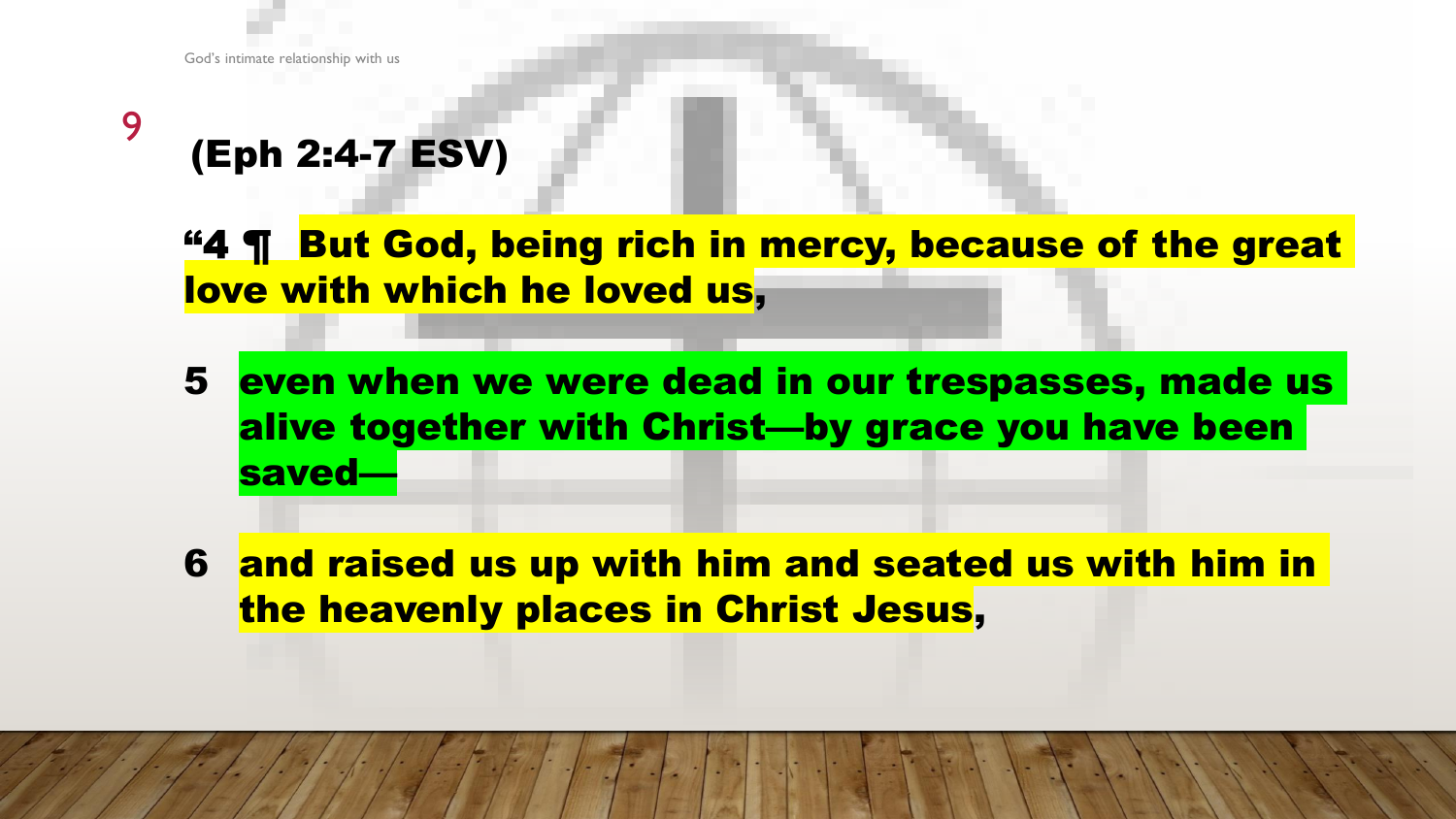### 7 so that in the coming ages he might show the immeasurable riches of his grace in kindness toward us in Christ Jesus." (Eph 2:4-7 ESV)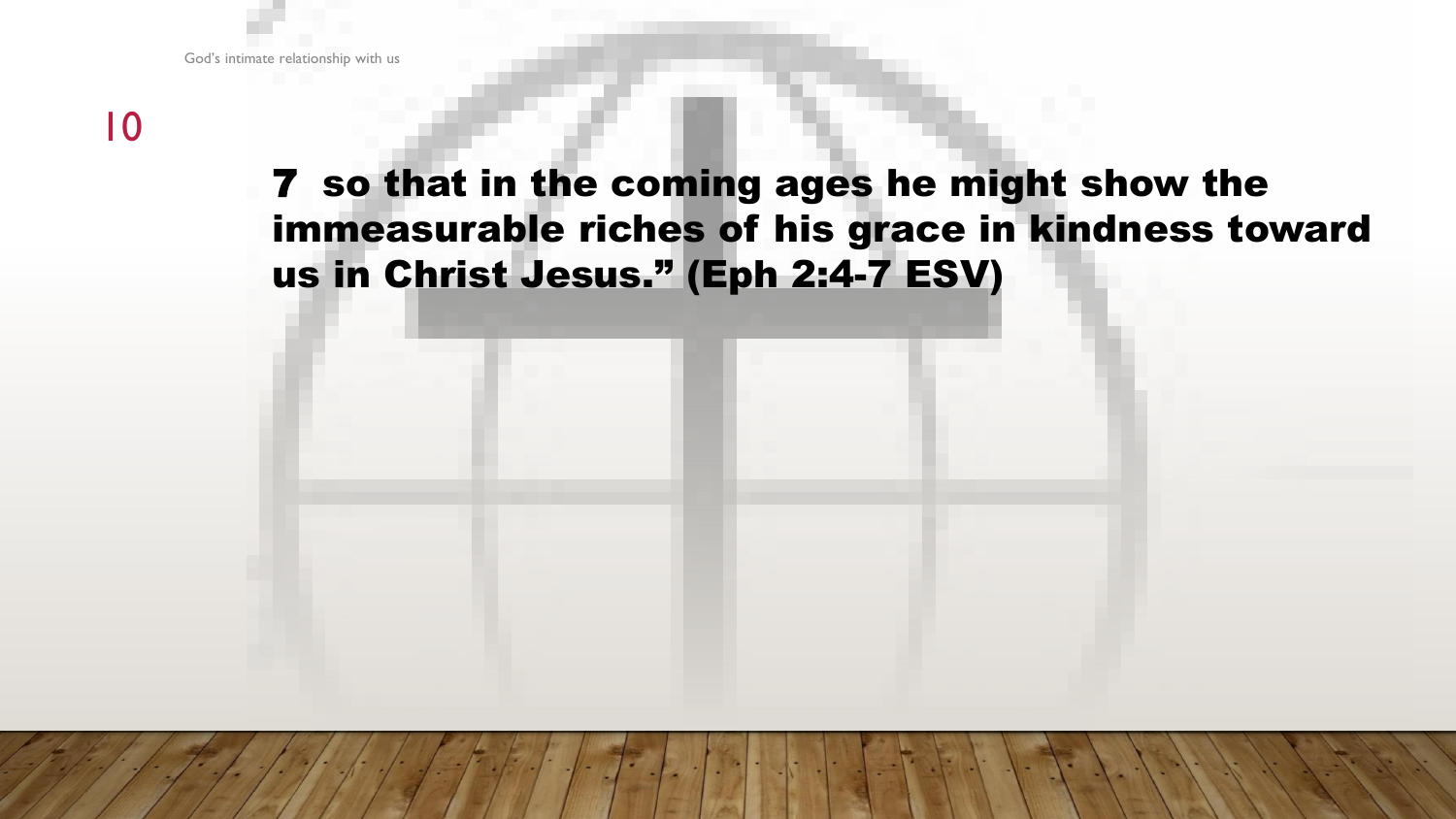#### **STRUCTURE OF PSALM 139 (FROM: THE EXPOSITOR'S BIBLE COMMENTARY (FRANK E. GAEBELEIN, GENERAL EDITOR, PAGE 835)**

- The Lord's Discernment of Individuals (1–6)
- The Lord's Perception of Individuals (7–12)
- The Lord's Purpose for Individuals (13–18)
- Prayer for Vindication (19–24)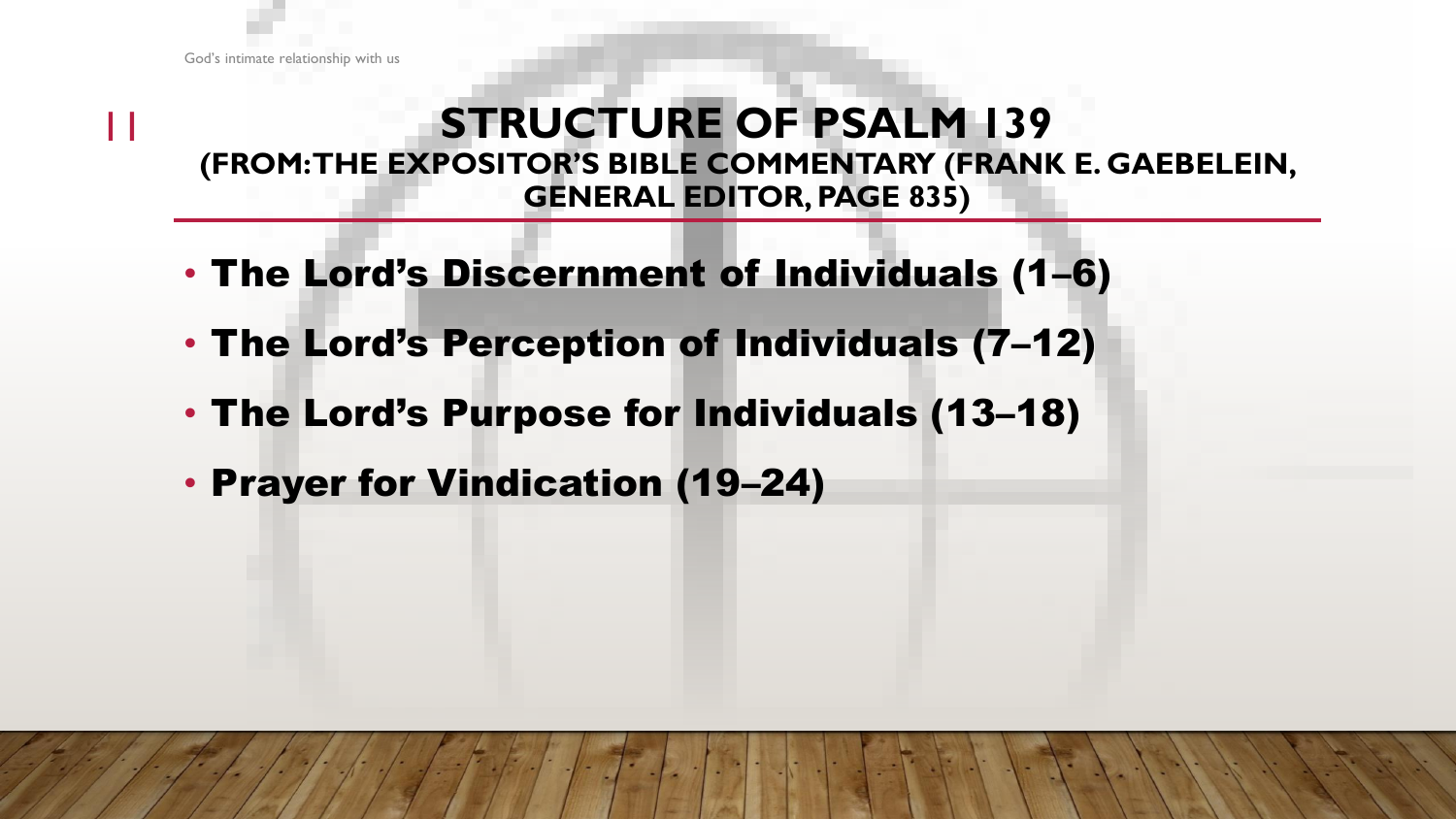12 • "1 ¶ 'TO THE CHOIRMASTER. A PSALM OF DAVID.' O LORD, you have searched me and known me!

• 2 You know when I sit down and when I rise up; you discern my thoughts from afar.

• 3 You search out my path and my lying down And are acquainted with all my ways." (Ps 139:1-3 ESV)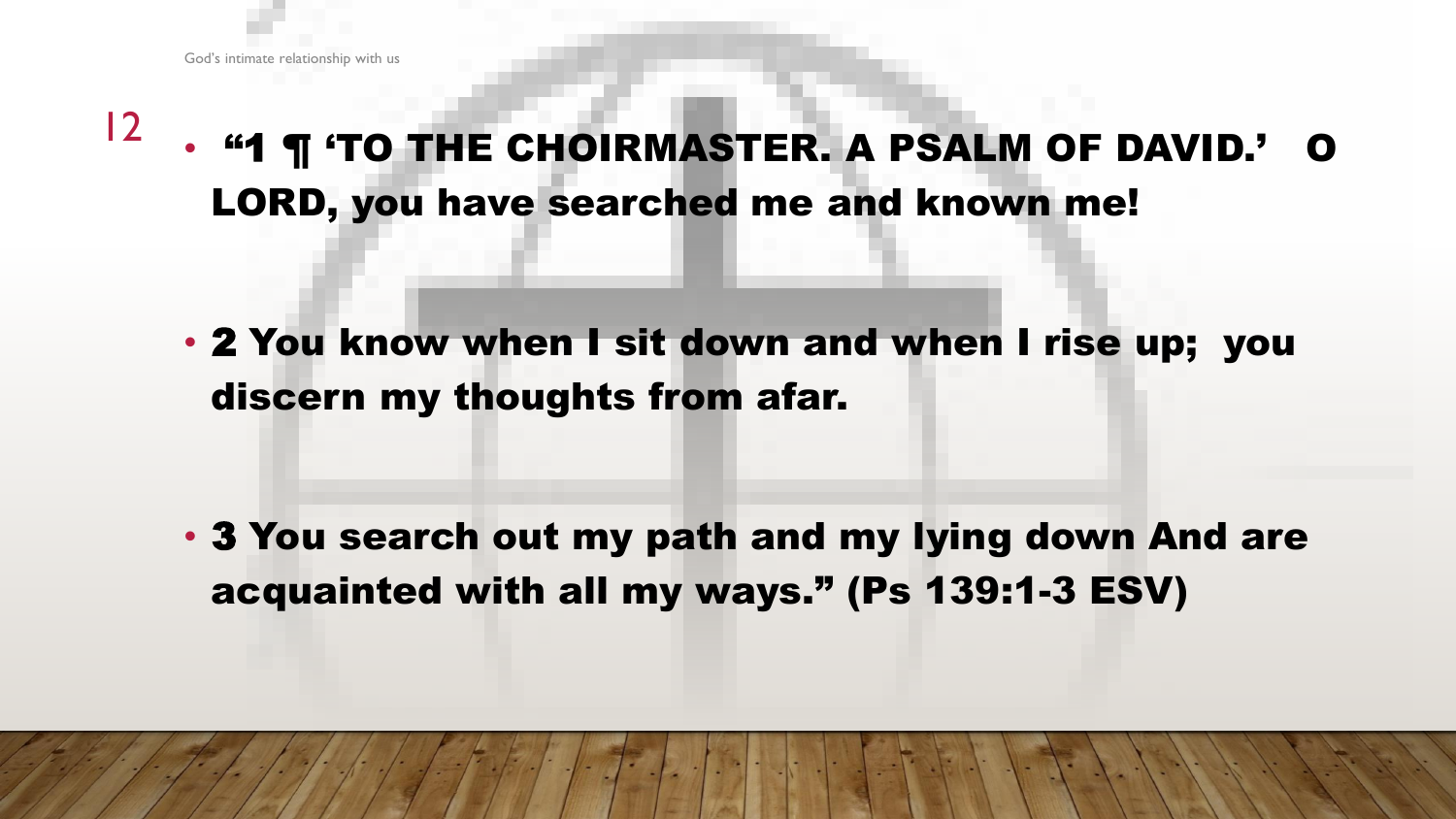- $13$  "1 ¶ See what kind of love the Father has given to us, that we should be called children of God; and so we are. The reason why the world does not know us is that it did not know him.
	- 2 Beloved, we are God's children now, and what we will be has not yet appeared; but we know that when he appears we shall be like him, because we shall see him as he is." (1Jo 3:1-2 ESV)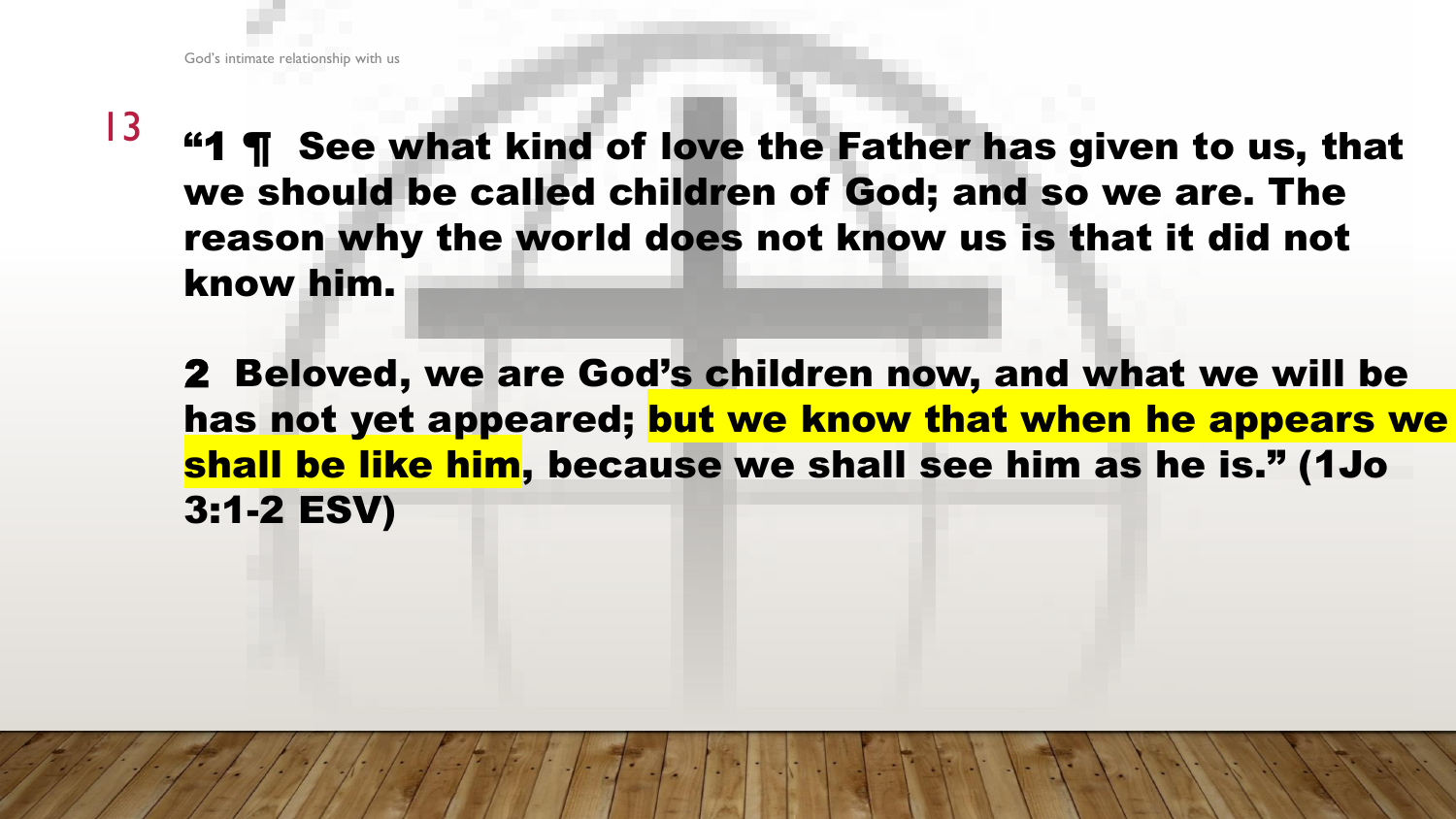God's intimate relationship with us

#### 14

# GOD'S OMNIPRESENCE

• "7 ¶ Where shall I go from your Spirit? Or where shall I flee from your presence?

• 8 If I ascend to heaven, you are there! If I make my bed in Sheol, you are there!" (Ps 139:7-8 ESV)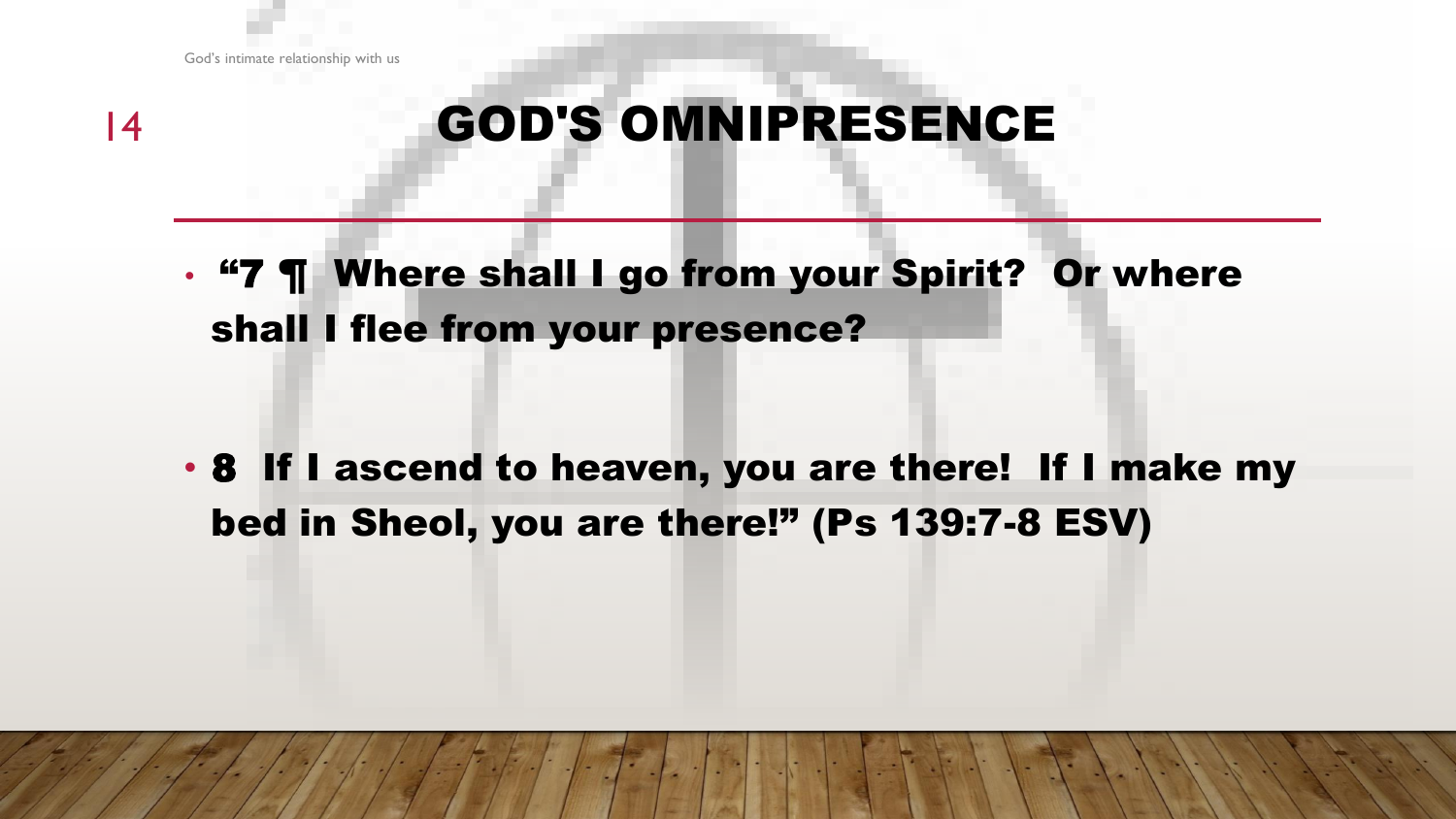

He giveth more grace when the burdens grow greater,

He sendeth more strength when the labours

increase;

To added afflictions He addeth His mercy, To multiplied trials, His multiplied peace.

When we have exhausted our store of endurance, When our strength has failed ere the day is half done, When we reach the end of our hoarded resources Our Father's full giving is only begun.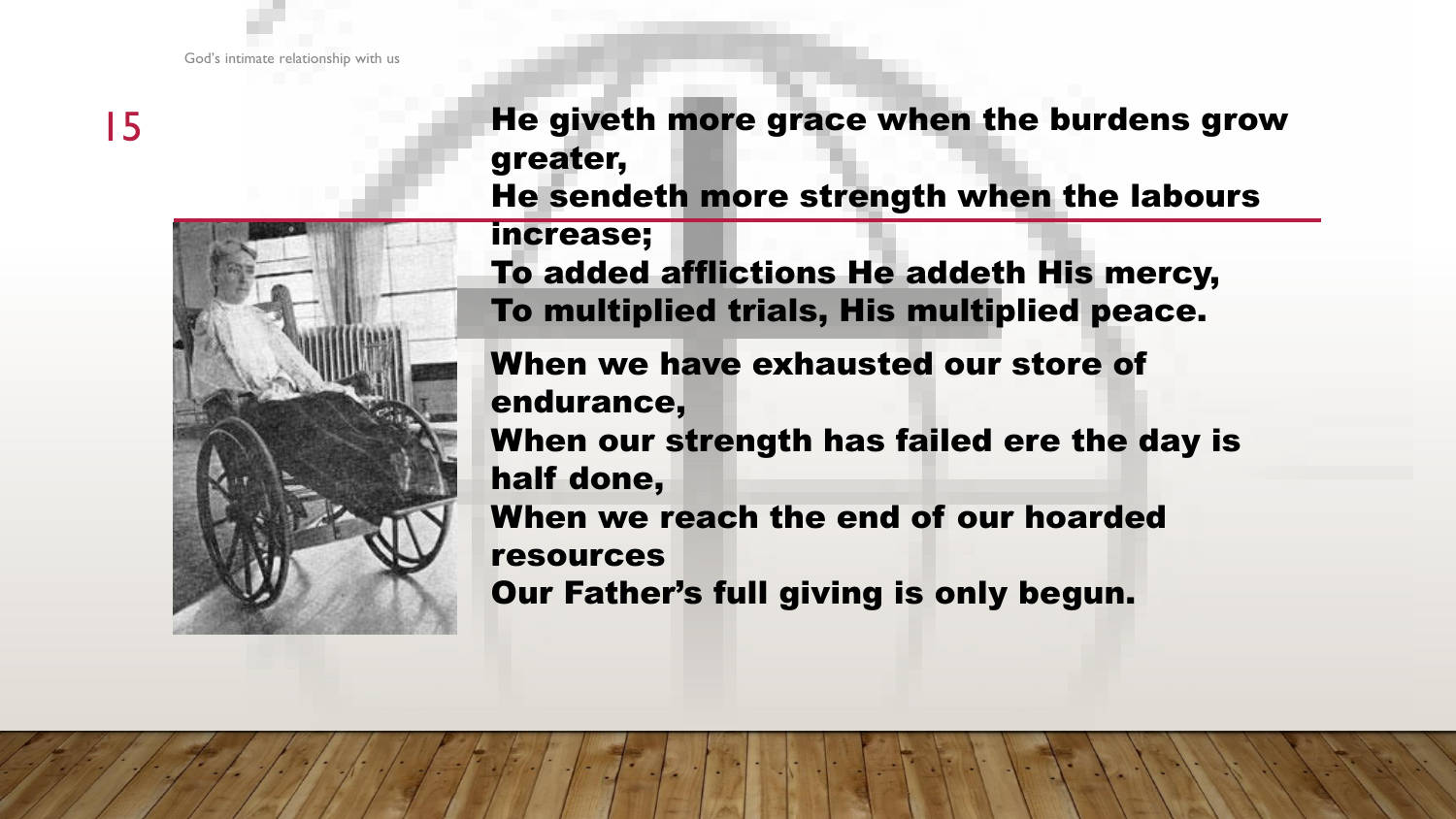Fear not that thy need shall exceed His provision, Our God ever yearns His resources to share; Lean hard on the arm everlasting, availing; The Father both thee and thy load will upbear.

His love has no limits, His grace has no measure, His power no boundary known unto men; For out of His infinite riches in Jesus He giveth, and giveth, and giveth again.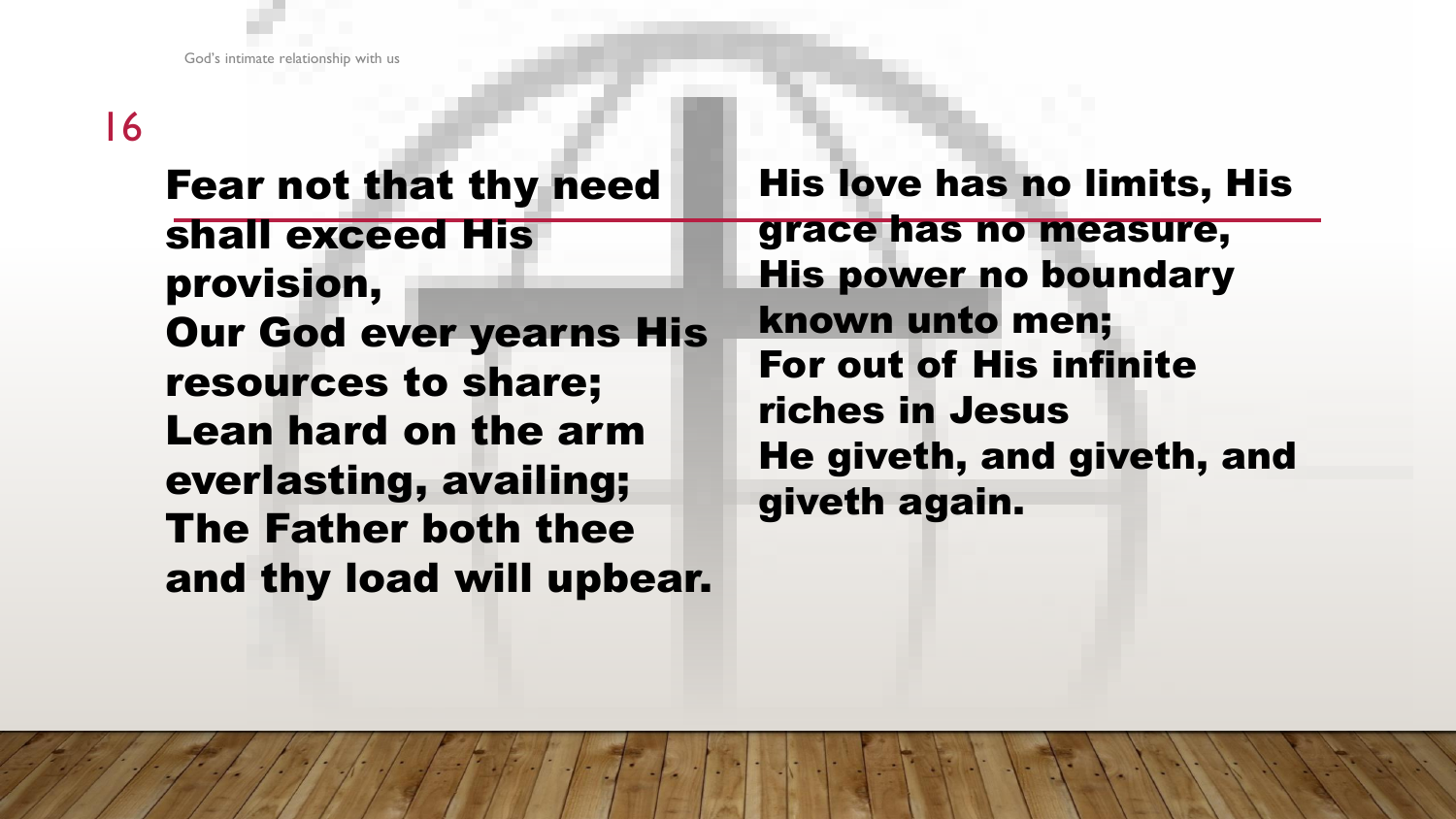#### GOD IS THE SOURCE OF OUR LIFE, OF WHO WE ARE 17

"13 For you formed my inward parts; you knitted me together in my mother's womb.

14 I praise you, for I am fearfully and wonderfully made. Wonderful are your works; my soul knows it very well." (Ps 139:13-14 ESV)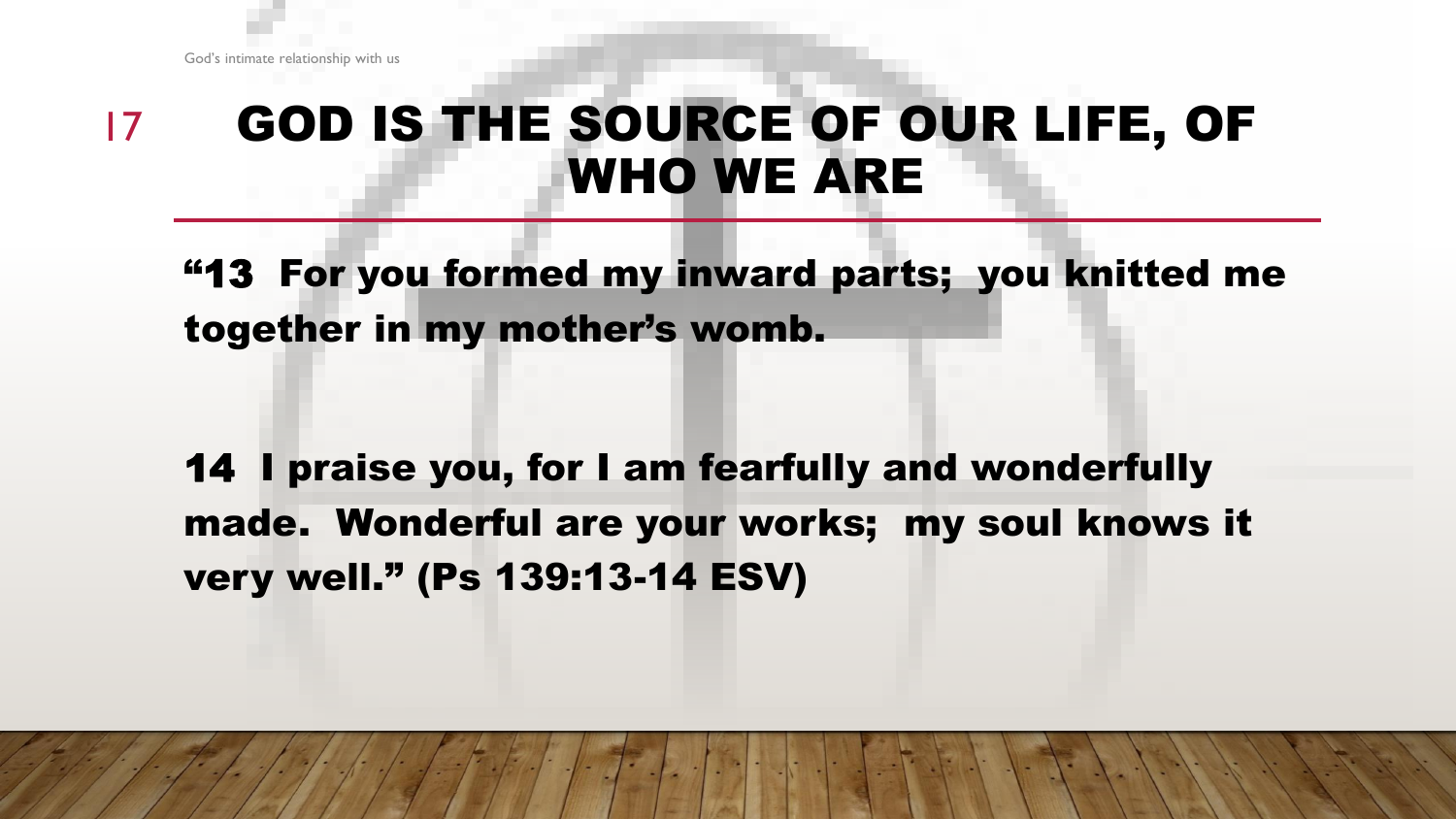# WONDERFULLY MADE

If you were to lay out all of the arteries, capillaries and veins in one adult, end-to-end, they would stretch about 60,000 miles (100,000 kilometers). What's more, the capillaries, which are the smallest of the blood vessels, would make up about 80 percent of this length.

By comparison, the circumference of the Earth is about 25,000 miles (40,000 km). That means a person's blood vessels could wrap around the planet approximately 2.5 **times!** (from https://www.livescience.com/39925-circulatory-system-factssurprising.html)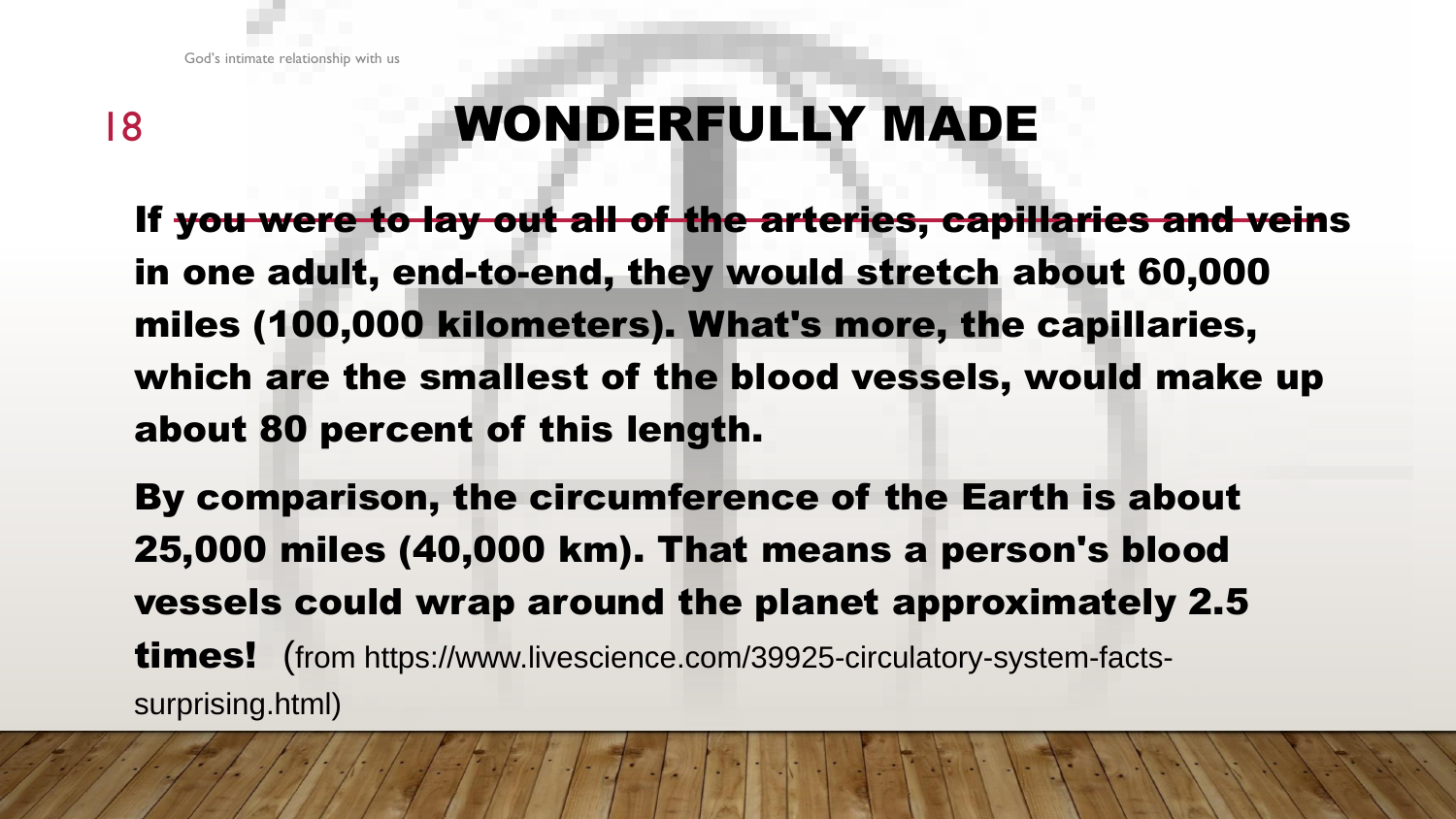

# HATRED AND LOATHING OF EVIL

"21 Do I not hate those who hate you, O LORD? And do I not loathe those who rise up against you?

22 I hate them with complete hatred; I count them my enemies." (Ps 139:21-22 ESV)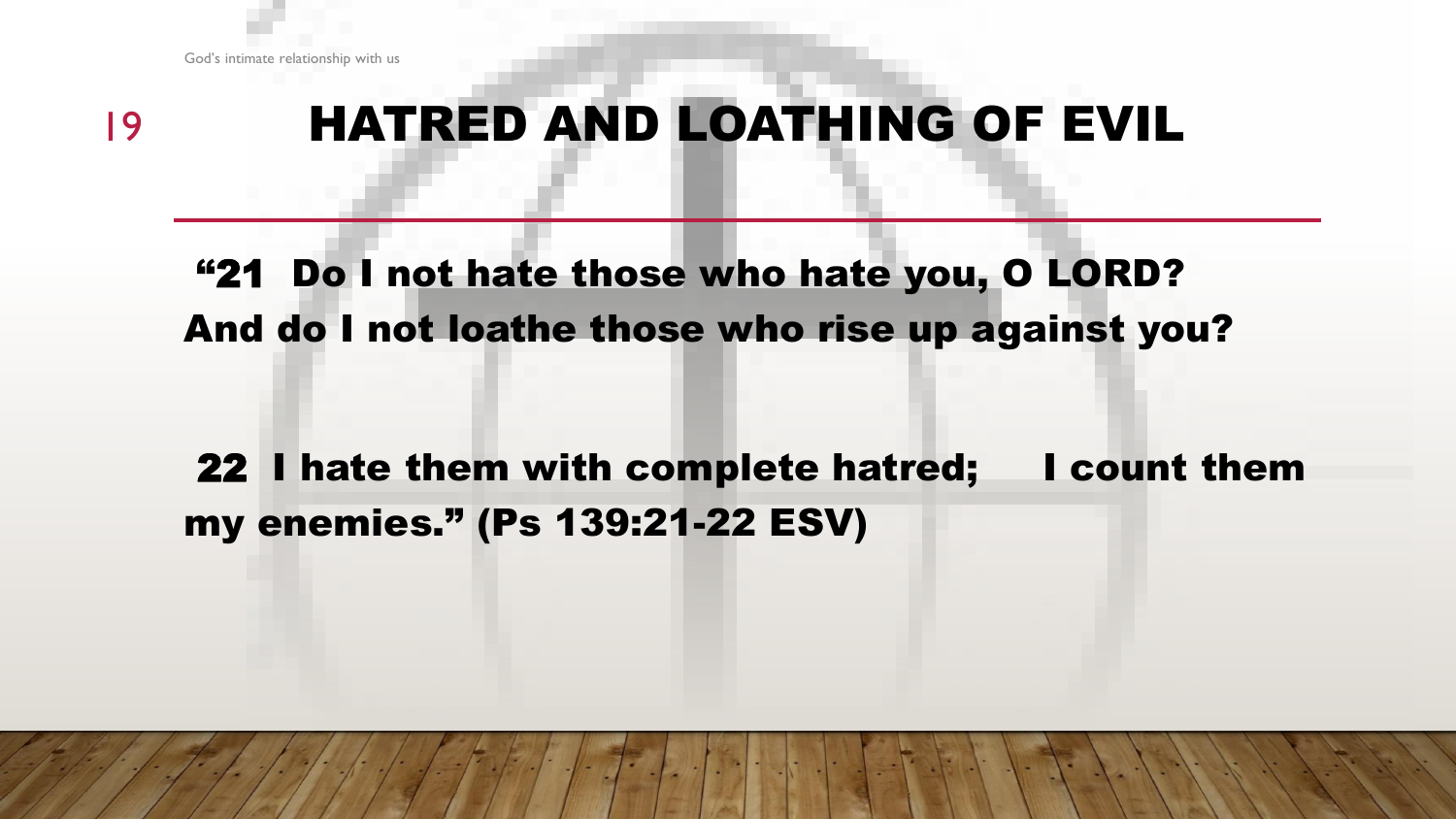- 20 • "6 if by turning the cities of Sodom and Gomorrah to ashes he condemned them to extinction, making them an example of what is going to happen to the ungodly;
	- 7 ¶ and if he rescued righteous Lot, greatly distressed by the sensual conduct of the wicked
	- 8 (for as that righteous man lived among them day after day, he was tormenting his righteous soul over their lawless deeds that he saw and heard);" (2Pe 2:6-8 ESV)